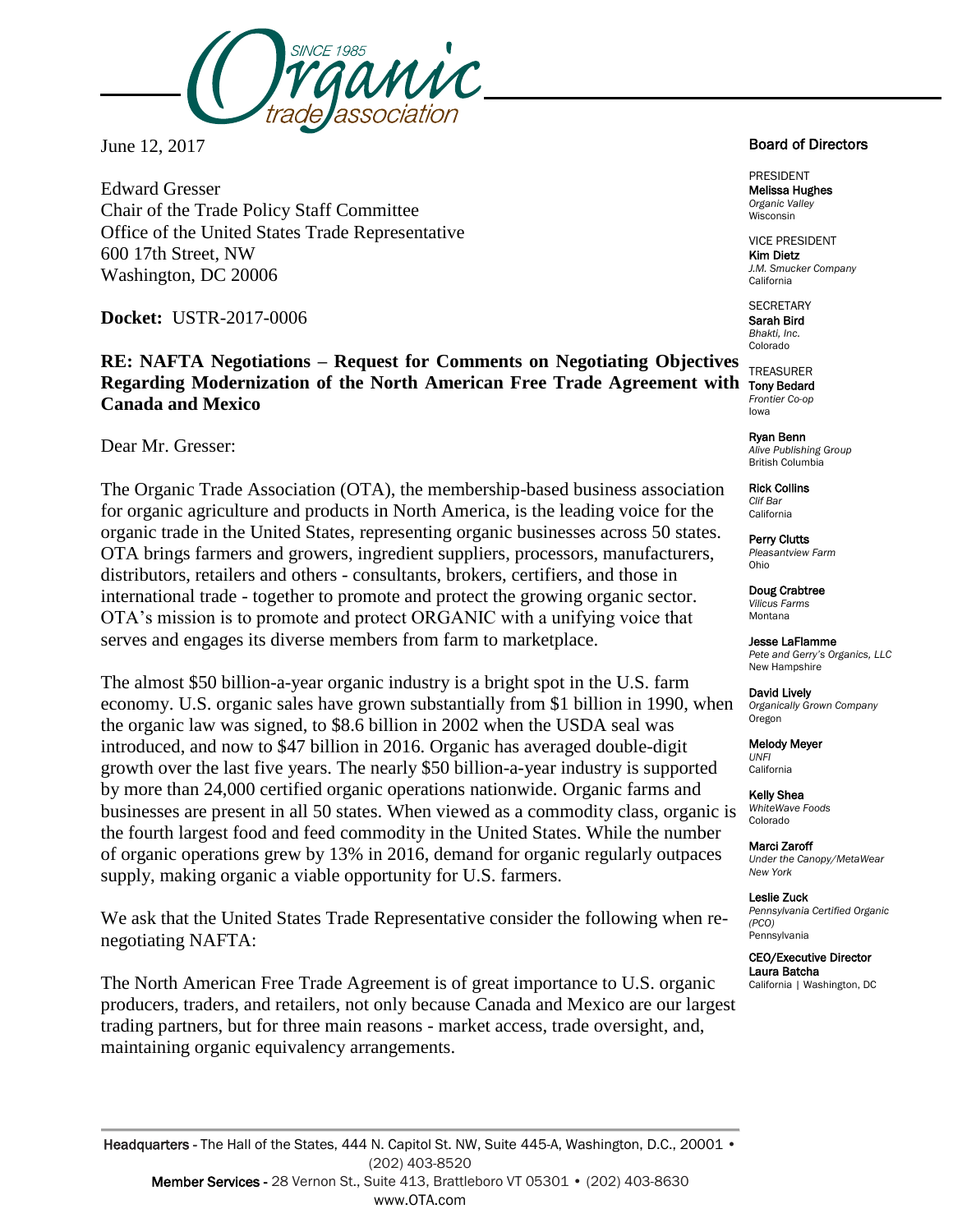

# **Largest Trading Partners**

The U.S. exports organic products to at least 104 different countries. On average, the U.S. organic exports value was \$505 million per year – or a total of \$3.03 billion from 2011 – 2016. Note, 2011 is the first year of available recorded USDA data. The main recipients of these exports were Canada and Mexico, which averaged over \$247 million and \$134 million in U.S. organic products per year respectively and thus accounted for over 75% of U.S. organic exports. Additionally, many U.S. businesses are dependent on Mexico for counter-seasonal supply of fresh produce. In fact, since 2013, a little over half of all the U.S. organic imports came from North and South America. Exports from Mexico and Canada to the United States represent \$324 million annually on average. Currently the U.S. has an organic trade surplus with NAFTA partners.

Modernizing NAFTA Presents Opportunities to Grow U.S. Organic Exports A modernized NAFTA represents a significant opportunity to build and improve upon exiting agreements and other long negotiated regional trade proposals. Many overarching as well as specific opportunities exist to grow U.S. organic exports and support the organic farming and food manufacturing industry through a renegotiated NAFTA.

# **Market Access**

**Organic Dairy** – OTA strongly supports increased access for U.S. organic dairy into Canada. Organic dairy represents 9% of U.S. dairy exports. A tremendous opportunity exists for U.S. organic dairy farms and processors to access Canadian markets for high value organic dairy including fluid milk, processed dairy products including bulk and processed milk, packaged dairy products, cheeses and milk powders.

**Produce & Processing -** U.S. organic produce exports to Canada are a cornerstone for U.S. fresh fruits and vegetables. U.S. producers and processors are also enjoying an expanded presence to Mexico. Importantly, counter seasonal supplies of Mexican fruit and vegetable ingredients, fuel the U.S. organic processing industry and result in significant high value processed foods to NAFTA partners.

# **Trade Oversight and Technical Exchange**

The globally recognized USDA National Organic Program (NOP) is the gold standard for comprehensive regulations and rigorous enforcement. As well, NOP's strict adherence to, and enforcement of the U.S. organic regulations around the world is a bastion for the global integrity of [U.S.] organic products and programs.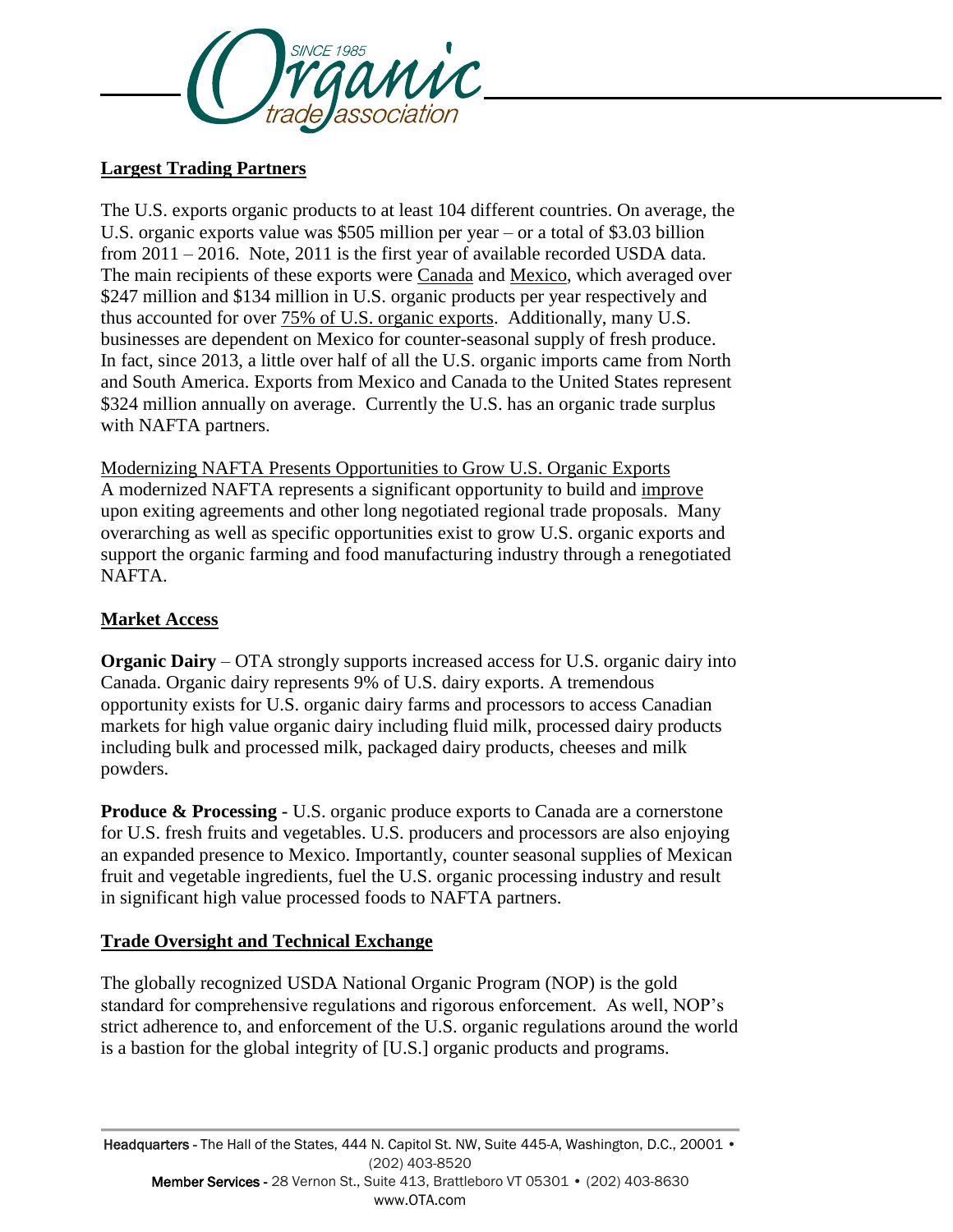

The U.S. has an opportunity to significantly improve the Technical Barriers to Trade (TBT) Organic Annex developed during the Trans Pacific Partnership (TPP) negotiations. We have the opportunity to expand export opportunities for U.S. organic producers, organic processors and organic businesses; including NOP accredited certification agents to insure that U.S. businesses get a better deal in the NAFTA region.

A modernized NAFTA provides an opportunity to advance not only market access but also technical exchange and trade oversight. A modernized NAFTA creates a level playing field for farmers and manufacturers to compete from and the use of technology during implementation can relieve oversight burdens and duplication of efforts across borders.

# **Equivalency Arrangements**

**Protecting Organic Equivalency Arrangements-** The United States pioneered the first-ever organic equivalency arrangement with Canada in 2009. Equivalency negotiations are underway with Mexico currently. An organic equivalency arrangement is a mutual recognition in the form of bilateral arrangements between key trading partners that allows for successful trade by reducing trade barriers and supporting the strengthening of the supply chain.

Organic equivalency recognizes two systems as comparable and verifiable, although not necessarily identical. This leads to numerous benefits such as reduced costs of doing business. In addition to facilitating trade, these arrangements help showcase U.S. produced, USDA certified organic products to foreign customers, thereby increasing demand and opportunity for the U.S. organic industry. For example, the Canadian equivalency policy generates a 455 percent predicted increase in annual U.S. organic exports to Canada (Jaenicke, 2016). We ask the USTR to maintain and protect the organic equivalency arrangement with Canada; and allow for direct negotiation on the Mexico organic equivalency arrangement outside of NAFTA proceedings.

Equivalency arrangements provides successful trade by reducing trade barriers and supporting the strengthening of the supply chain. A modernized  $21<sup>st</sup>$  Century NAFTA that protects these arrangements, improves market access, strengthens and streamlines trade oversight, and leverages technology will be a benefit to the organic food and farming industry.

The U.S. organic industry is a major economic driver for rural communities. We are proud that the U.S. organic sector creates jobs that revitalize rural communities, and build the North American economy. The U.S. has only just begun to build the future

Headquarters - The Hall of the States, 444 N. Capitol St. NW, Suite 445-A, Washington, D.C., 20001 • (202) 403-8520 Member Services - 28 Vernon St., Suite 413, Brattleboro VT 05301 • (202) 403-8630 www.OTA.com